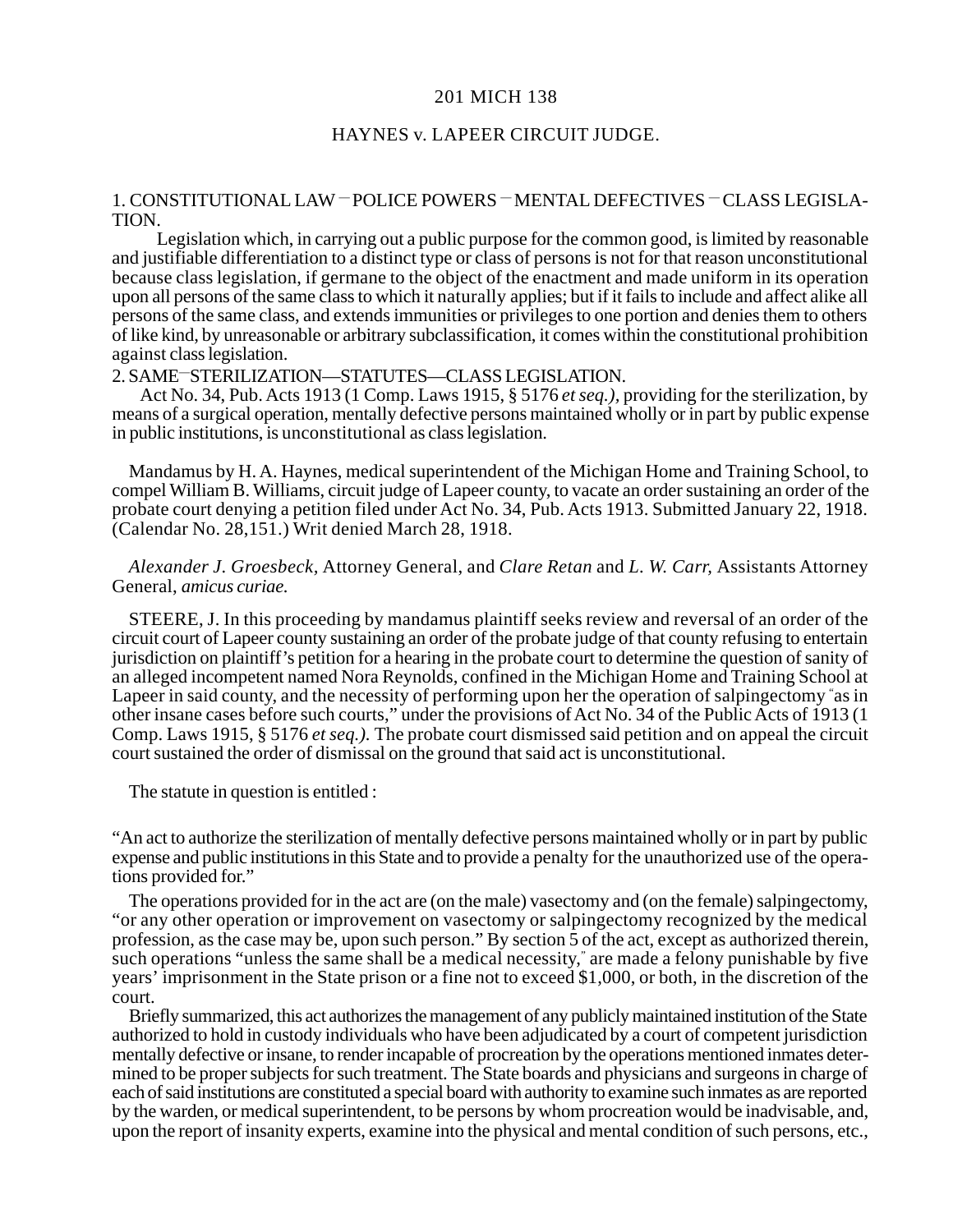determine the advisability of such operation upon them. At least 30 days' notice of the proceeding must be given the parent or guardian of such mentally defective person before performing the operation, such notice specifying the purpose, time and place of such examination. If the parent or guardian object, the matter must be referred to the probate court of the county in which the institution is located, which is then required to determine as in other cases the question of sanity and necessity of the operation. When authorized, the operation is to be performed either by the physician of the institution or an expert employed by the board for that purpose after a report has been secured from two qualified physicians that such operation is desirable in the interest of the patient or the good of the community. A record, not for public inspection, is required to be made in relation to each individual so operated upon and filed with the State board of public health.

Acting under the provisions of this act the board of control of the Michigan Home and Training School and plaintiff, its medical superintendent, as a special board for that purpose, took the proper steps and made the requisite determination for performing the operation of salpingectomy upon said Nora Reynolds. Notice of such proceeding was served upon John Roach, her guardian, who interposed written objections, contending that the act was unconstitutional and void on various grounds. Petition was thereupon filed in the probate court by plaintiff as superintendent of said institution asking that the sanity of said inmate and necessity for the proposed operation be there determined, with the result already stated.

As appears by return to the order to show cause issued from this court, the learned circuit judge, in an opinion sustaining the refusal of the probate court to take jurisdiction, expressed the view that the results sought to be reached by the act were commendable and to be desired, but, as framed and enacted, it "so limits the class of feeble minded persons who may be brought within its provisions as to almost entirely subvert its object and make it clearly class legislation," and therefore unconstitutional.

The only brief filed or argument offered in this proceeding is by the attorney general as *amicus curiae,* apparently conceding the unconstitutionality of the act and concurring in the views expressed by the circuit judge that the validity of the legislation cannot be sustained in its present form because of the narrow and arbitrary classification adopted.

The only question argued or raised in this proceeding against the validity of the law being that it is capricious and discriminating class legislation, there is no occasion to dwell or pass upon any suggested underlying medico-legal questions to which the indicated purpose of the law points and which within constitutional limits are for legislative rather than judicial consideration. That line of inquiry in the field of forensic medicine has only incidental relation to the question here involved.

It is elementary that legislation which, in carrying out a public purpose for the common good, is limited by reasonable and justifiable differentiation to a distinct type or class of persons is not for that reason unconstitutional because class legislation, if germane to the object of the enactment and made uniform in its operation upon all persons of the class to which it naturally applies; but if it fails to include and affect alike all persons of the same class, and extends immunities or privileges to one portion and denies them to others of like kind, by unreasonable or arbitrary sub-classification, it comes within the constitutional prohibition against class legislation. For the purposes of this case we need go no further into the subject of class legislation than to point out this distinction. For an able amplification of the topic, with abundant citation of sustaining cases, reference may be made to 6 R. C. L. subpage 373 *et seq.*

Plainly stated, the manifest purpose and only justification for this legislation is to promote, under the police power of the State, the general welfare of the human race by a step in the line of selective breeding to be effected through sterilization of those found and adjudicated by a designated tribunal to be hopelessly insane and mentally defective to such an extent that, in connection with their personal record and family history, procreation by such persons is inadvisable and inimical to public welfare.

Conceding, for the purpose of this inquiry, that such legislation is a proper governmental function and within the police power of the State, the question naturally arises, What logical connection with the object sought by this enactment has a classification which carves a class out of a class and applies the proposed curative treatment, which it is found the public weal demands and justifies, only to those of the type requiring such exclusive legislation who, by reason of their sequestration under public control, are presumably helpless to work upon those now in being or posterity the mischief which the law is framed to eliminate?

"The legislature cannot take what might be termed a natural class of persons, split the same in two and then arbitrarily designate the dissevered factions of the original unit as two classes, and thereupon enact different rules for the government of each." 6 R. C. L. p. 383.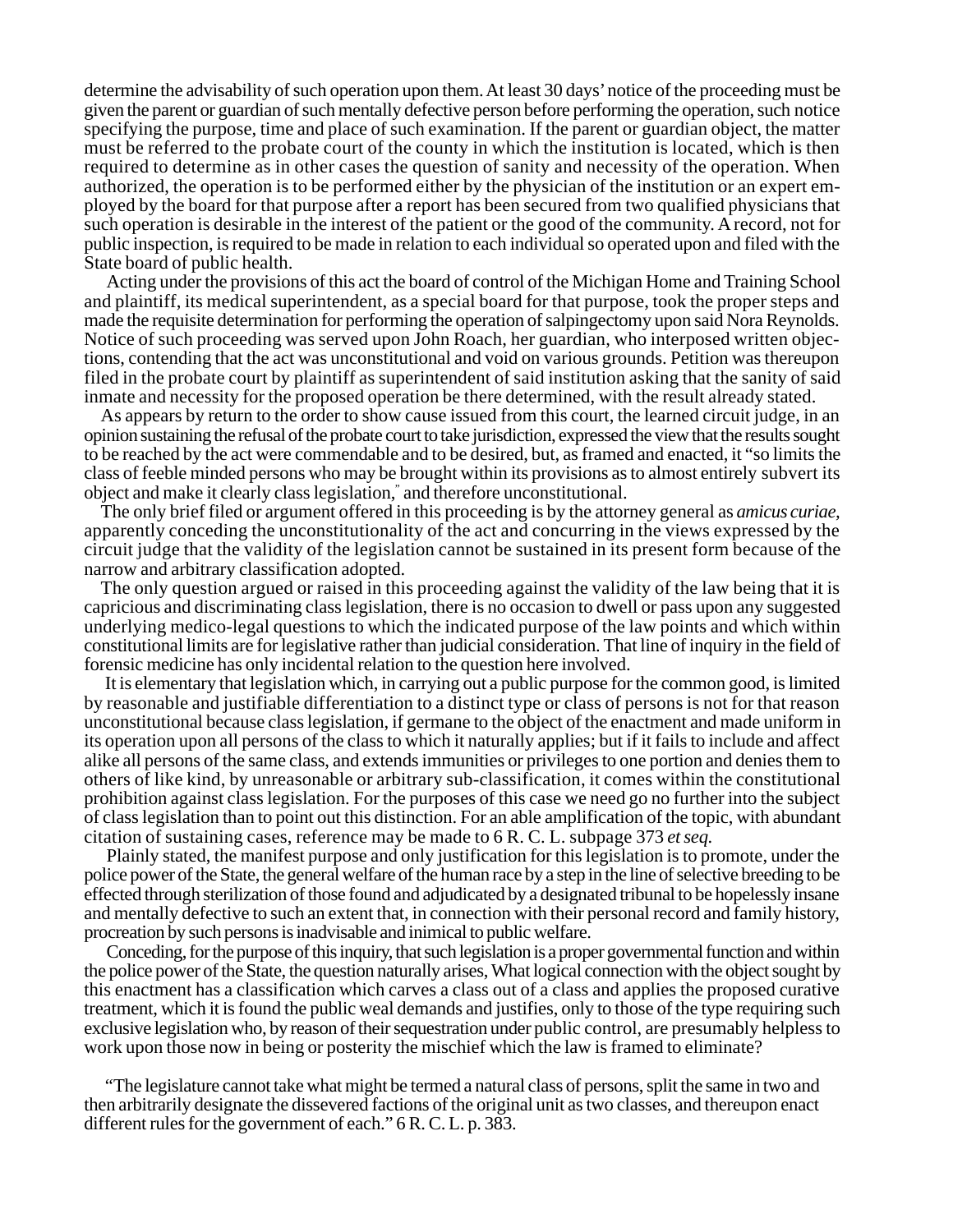In this enactment the legislature selected out of what might be termed a natural class of defective and incompetent persons only those already under public restraint, leaving immune from its operation all others of like kind to whom the reason for the legislative remedy is normally and equally, at least, applicable, extending immunities and privileges to the latter which are denied to the former.

While legislation is to be found in a few other jurisdictions providing for sterilization of designated abnormal classes by whom procreation is deemed inadvisable, either because mentally defective or of certain confirmed criminal tendencies, but two cases are cited or found where the subject has been before a court of last resort.

In *State v. Feilen, 70* Wash. 65 (41 L. R. A. [N. S.] 419), defendant was convicted in a trial court of the state of Washington of statutory rape upon a female child and sentenced under authorizing statutes of that State to imprisonment in the penitentiary for life, and in addition thereto that the operation of vasectomy, for prevention of procreation, be performed upon him by some qualified and capable surgeon, "carefully and scientifically" under procurement by the warden of the penitentiary. The constitutionality of the statute authorizing this portion of the sentence was attacked on the ground that it provided for cruel and unusual punishment. In a carefully considered review of the subject the court reached the conclusion that such operation, when properly performed, involved little pain or danger, was not of that class of "severe, cruel and unusual punishments as disgraced the civilization of former ages" and declined to hold the law unconstitutional.

That case, while illuminating in some respects, involved primarily a question foreign to the issue before us and is of but remote application, for under the statute involved here the proposed operation is not provided as a penalty in punishment of crime.

A sterilization law was enacted in the State of New, Jersey in 1911, to which our act (No. 34 of 1913) is analogous in purpose and similar in various provisions, although that law extends the scope of its provided curative treatment to convicted rapists and other criminals convicted of such a succession of crimes as in the opinion of the authorized determining board are found stamped with confirmed criminal tendencies. It was entitled :

"An act to authorize and provide for the sterilization of feebleminded (including idiots, imbeciles and morons), epileptics, rapists, certain criminals and other defectives."

As particularly in point here, its operation was confined to inmates of the "several reformatories, charitable and penal institutions in the various counties and State." The constitutionality of the law was attacked on various grounds in a case involving the proposed operation of salpingectomy on an epileptic female named Alice Smith, an inmate of one of the designated institutions, found by the board to be permanently so afflicted that procreation by her was inadvisable. The court of last resort in that State held the law unconstitutional for the same reason urged in this inquiry. *Smith v. Board of Examiners of Feeble-Minded,* 85 N. *J.* Law, 46. Passing by certain reflections and moot suggestions in that case which need not be indorsed or considered for the purpose of the question before us, the following clearly stated reasons for holding the law invalid as discriminating class legislation are well in point here:

"It must be apparent that the class thus selected is singularly narrow when the broad purpose of the statute and the avowed object sought to be accomplished by it are considered. The objection, however, is not that the class is small as compared with the magnitude of the purpose in view, which is nothing less than the artificial improvement of society at large, but that it is singularly inept for the accomplishment of that purpose in this respect, viz., that if such object requires the sterilization of the class so selected then *a jortiori* does it require the sterilization of the vastly greater class who are not protected from procreation by their confinement in State or county institutions.

"The broad class to which the legislative remedy is normally applicable is that of epileptics, i.e., all epileptics. \* \* \* If it be conceded, for the sake of argument, that the legislature may select one of these broadly defined classes, i.e., the poor—and may legislate solely with reference to this class, it is evident that, by the further subclassification of the poor into those who are, and those who are not, inmates in public charitable institutions, a principle of selection is adopted that bears no reasonable relation to the proposed scheme for the artificial betterment of society. For not only will society at large be just as injuriously affected by the procreation of epileptics who are not confined in such institutions as it will be by the procreation of those who are so confined, but the former vastly outnumber the latter, and are, in the nature of things, vastly more exposed to the temptation and opportunity of procreation, which indeed in cases of those confined in a presumably well conducted public institution is reduced practically to *nil."*

For the foregoing reasons we are constrained to concur in the opinion of the learned circuit judge that